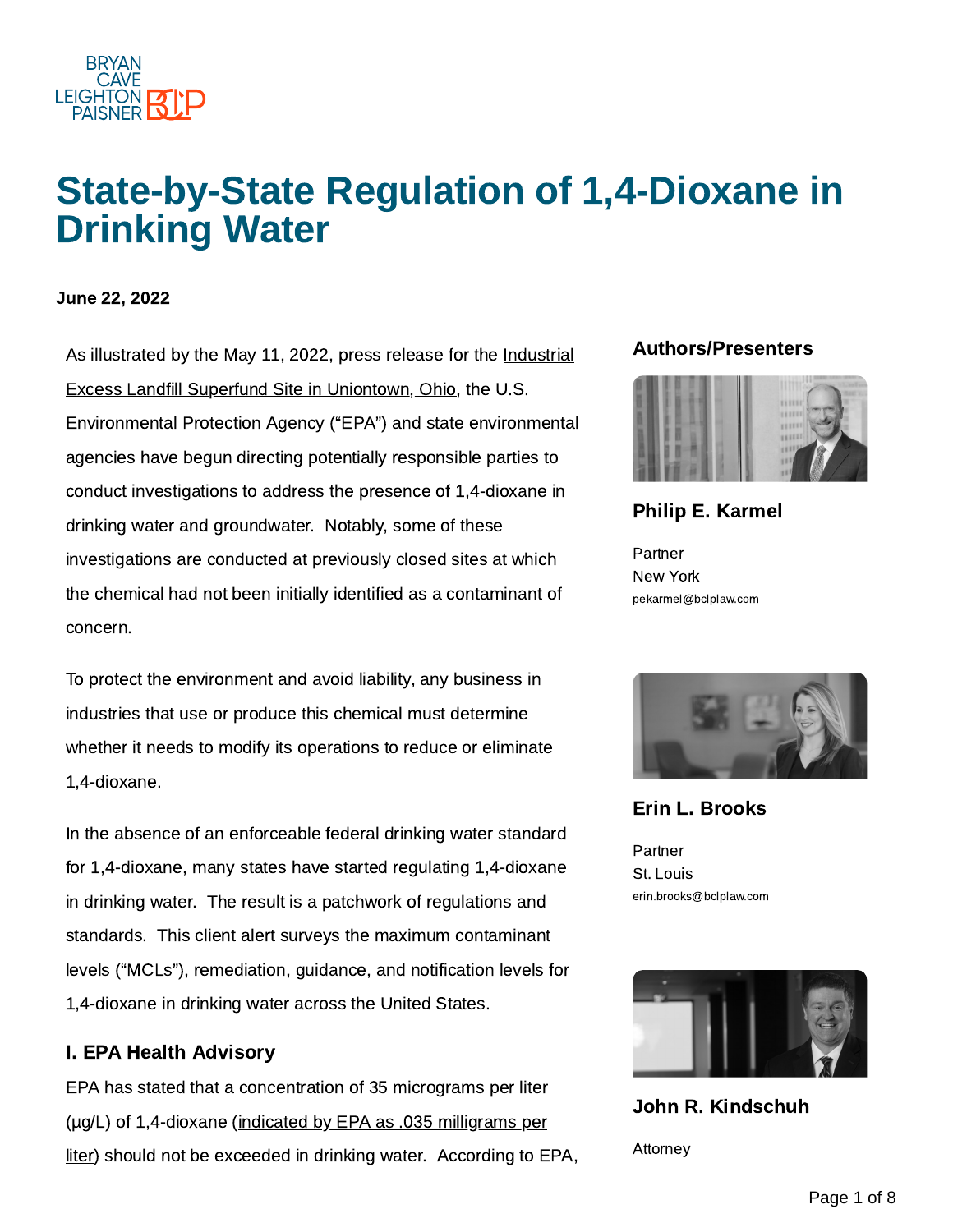this number corresponds to an estimated incremental lifetime cancer risk to an exposed individual of 1 in 10,000.

EPA's Health Advisory is non-enforceable, but is intended to

provide technical information to state agencies and other public health officials regarding the health effects of the chemical. The decision to promulgate a federal MCL for the chemical will turn on EPA's evaluation of the three [statutory criteria](https://www.law.cornell.edu/uscode/text/42/300g-1) for regulation: (1) the adverse health effects of those people affected; (2) a level of public health concern; and (3) providing a meaningful opportunity for health risk reduction.

### II. State Regulations

In the absence of a federal MCL for 1,4-dioxane, the regulatory landscape for drinking water consists of an array of widely-varying state-promulgated standards and regulations. For example, the smallest allowable concentration is 0.3 µg/L (Massachusetts), and the largest value is 7.2 µg/L (Michigan).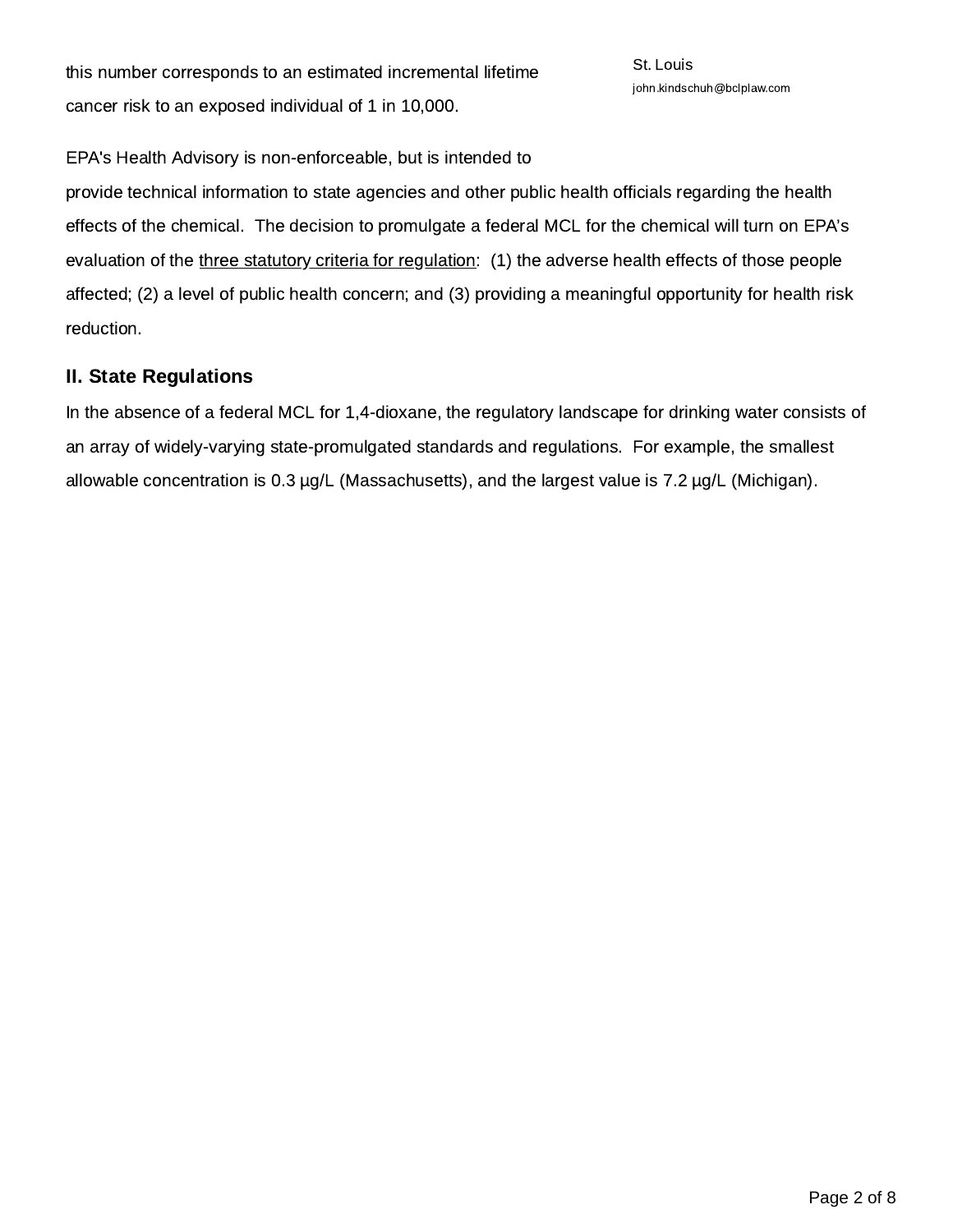

The map and chart are current as of June 21, 2022.

[Virginia](https://lis.virginia.gov/cgi-bin/legp604.exe?201+ful+CHAP1097+pdf) has enacted legislation to establish MCLs for 1,4-dioxane for drinking water, so implementing regulations in this jurisdiction may be forthcoming. New [Jersey](https://www.nj.gov/dep/14-dioxane/#:~:text=The%20New%20Jersey%20Drinking%20Water%20Quality%20Institute%20met%20in%20August,4%20Dioxane%20of%200.33%20ppb.) is in the process of enacting an MCL for 1,4-dioxane for drinking water. There are a few states (e.g., [Ohio](https://epa.ohio.gov/static/Portals/30/rules/past%20rules/3-1-2009%20thru%204-22-2012/3745-300-08.pdf)) that have included 1,4-dioxane in their risk-derived generic standards. These values are usually advisory and can be used by state agencies when ordering parties to remediate sites.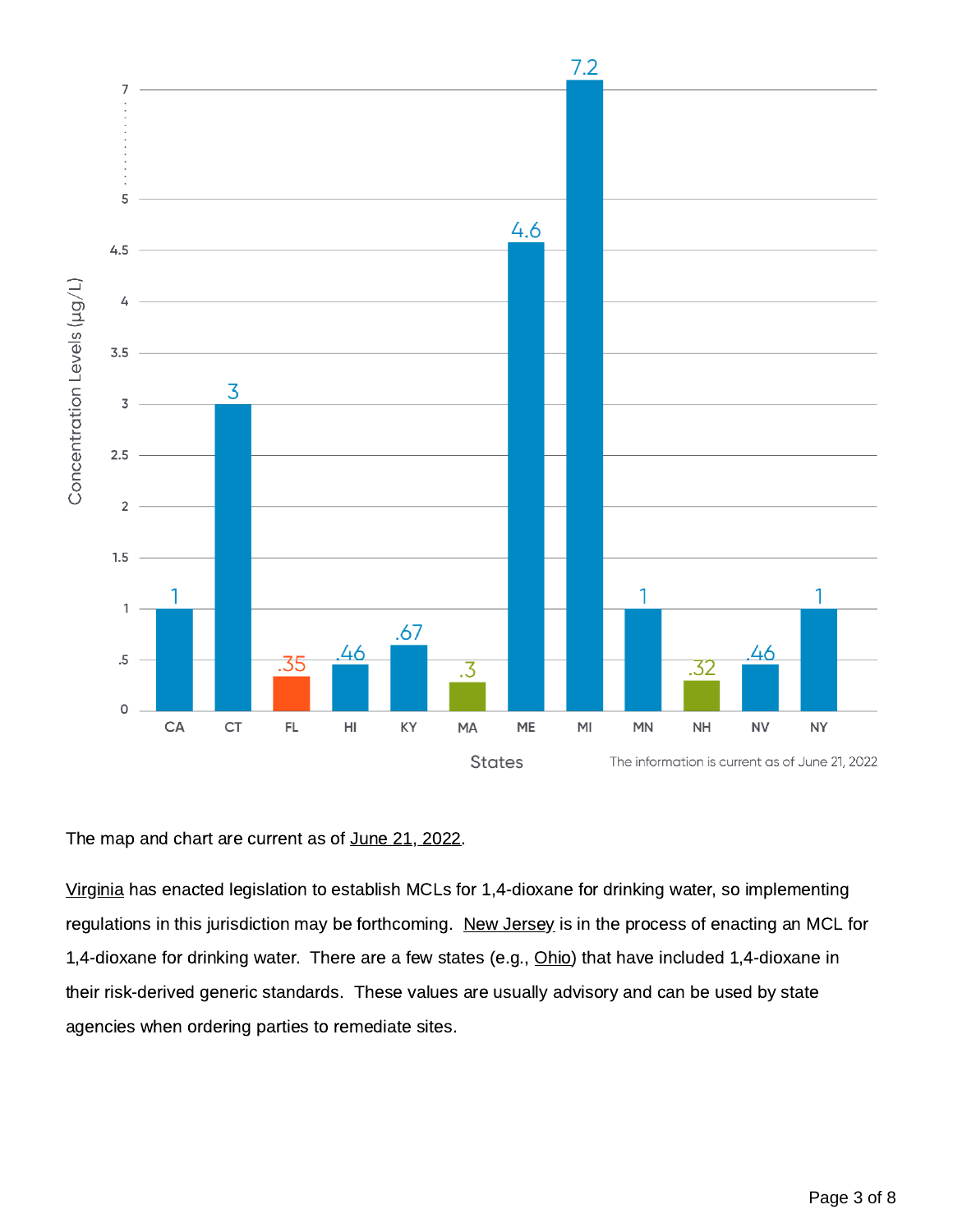# **1,4-DIOXANE REGULATIONS<br>IN DRINKING WATER**



The information is current as of June 21, 2022

| Participating<br><b>States</b> | <b>Concentration Level</b> | Type of<br><b>Regulation</b> | <b>Adoption Status</b>                                                                    |
|--------------------------------|----------------------------|------------------------------|-------------------------------------------------------------------------------------------|
| <b>Massachusetts</b>           | $.3 \mu g/L$               | Advisory                     | Massachusetts Department of<br><b>Environmental Protection 1,4-Dioxane</b><br>Information |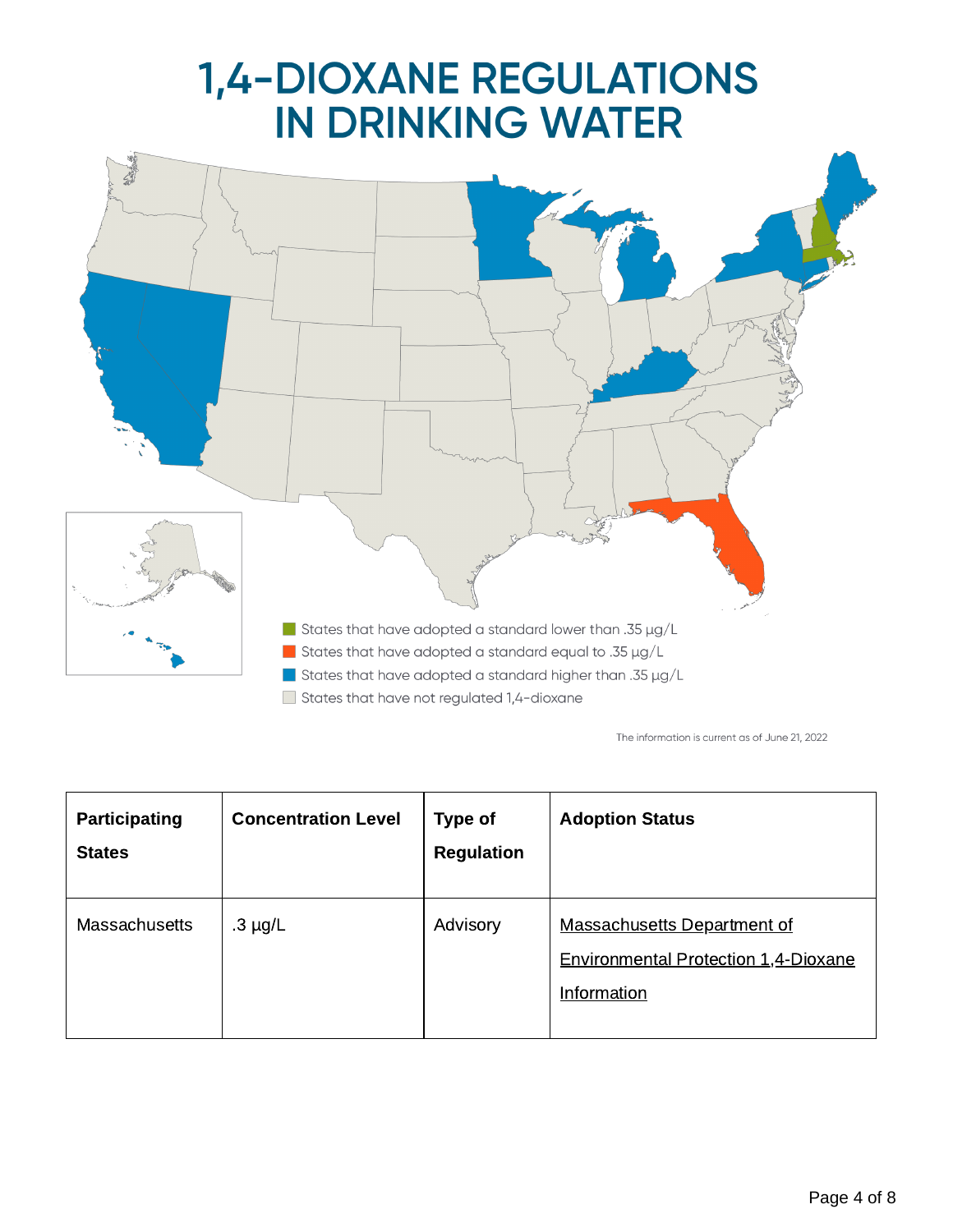| New Hampshire | .32 $\mu$ g/L                                                      | Clean Up     | New Hampshire Code of Administrative<br>Rules Ch. Env-Or-600 and New<br>Hampshire Department of<br>Environmental Services 1,4-Dioxane<br><b>Health Information Summary</b> |
|---------------|--------------------------------------------------------------------|--------------|----------------------------------------------------------------------------------------------------------------------------------------------------------------------------|
| Florida       | $.35 \mu g/L$                                                      | Advisory     | <b>Florida Department of Health: Private</b><br>Drinking Water Wells and Florida<br>Department of Health: 1,4-Dioxane<br>Information                                       |
| Hawaii        | $46 \mu g/L$                                                       | Advisory     | <b>Environmental Action Levels (See</b><br>Table D-3a)                                                                                                                     |
| Nevada        | $46 \mu g/L$                                                       | Guidance     | <b>Basic Comparison Levels</b>                                                                                                                                             |
| Kentucky      | $.67 \mu g/L$                                                      | Advisory     | KRS 224.1-530 and EPA Regional<br><b>Screening Levels</b>                                                                                                                  |
| California    | $1 \mu g/L$<br>35 µg/L (Response<br>Level) Removal from<br>Service | Notification | California Water Boards 1.4-Dioxane<br>Information                                                                                                                         |
| Minnesota     | $1 \mu g/L$                                                        | Guidance     | Minnesota Department of Health<br>Human Health-Based Water Table and<br>Minnesota Department of Health 1,4-<br>Dioxane Information                                         |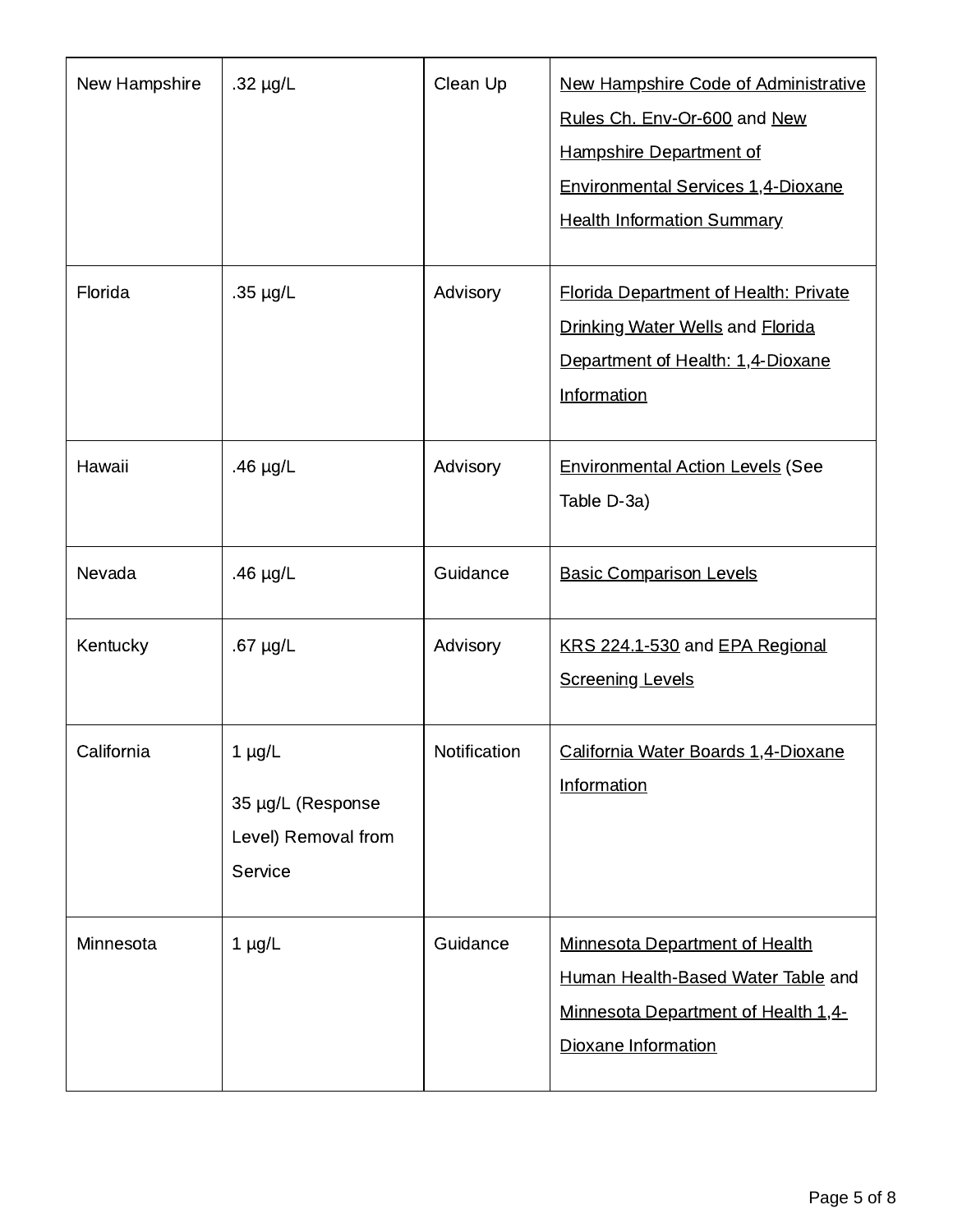| New York    | $1 \mu g/L$ (Stated as $1$<br>ppb) | <b>MCL</b> | New York Department of Health<br>Information                                                                                                                            |
|-------------|------------------------------------|------------|-------------------------------------------------------------------------------------------------------------------------------------------------------------------------|
| Connecticut | $3 \mu g/L$                        | Clean Up   | <b>Connecticut Department of Public</b><br><b>Health Fact Sheet</b> and Connecticut<br>Department of Energy and<br>Environmental Protection 11,4-Dioxane<br>Information |
| Maine       | $4.6 \mu g/L$                      | Advisory   | <b>Maine Department of Environmental</b><br><b>Protection Remedial Action Guidelines</b><br>(See Table 7)                                                               |
| Michigan    | 7.2 µg/L (Stated as 7.2<br>ppb)    | Clean Up   | Michigan Department of Environmental<br><b>Quality Environmental Contamination</b><br><b>Response Activity</b>                                                          |

States with No 1,4-dioxane Drinking Water Regulations or Enforceable Guidance (as of the date of publication):

Alabama, Alaska, Arizona, Arkansas, Colorado, Delaware, Georgia, Idaho, Illinois, Indiana, Iowa, Kansas, Louisiana, Maryland, Mississippi, Missouri, Montana, Nebraska, New Jersey, New Mexico, North Carolina, North Dakota, Ohio, Oklahoma, Oregon, Pennsylvania, Rhode Island, South Carolina, South Dakota, Tennessee, Texas, Utah, Vermont, Virginia, Washington, West Virginia, Wisconsin, and Wyoming

Key: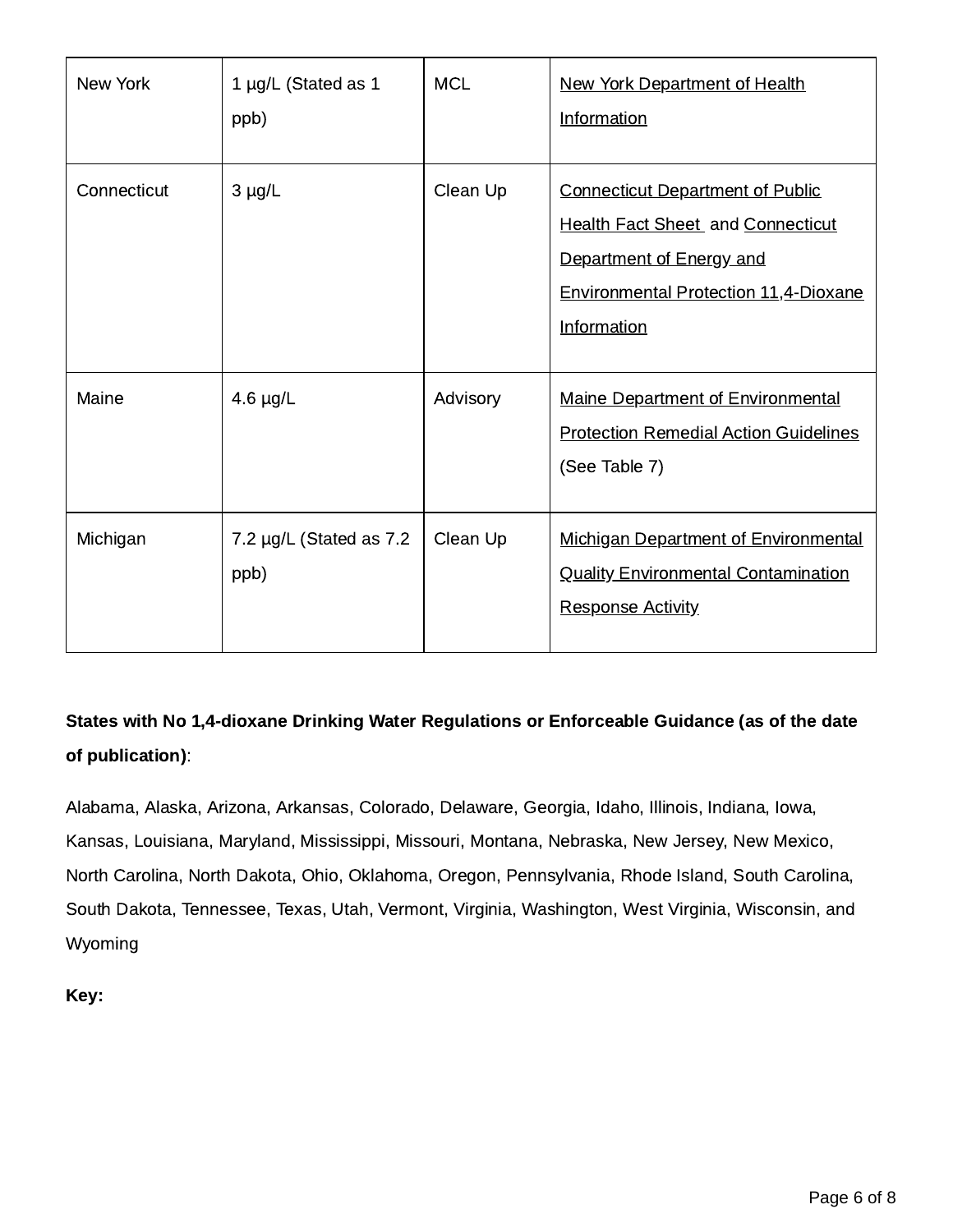| <b>Notification</b> | A corporate representative may have to inform an appropriate state official that a<br>drinking water concentration in a water source owned or operated by the<br>corporation (public well, supply tank, etc.) is above the limit. A water supply<br>system also may have to inform its customers if there are samples that exceed<br>the 1,4-dioxane values. |
|---------------------|--------------------------------------------------------------------------------------------------------------------------------------------------------------------------------------------------------------------------------------------------------------------------------------------------------------------------------------------------------------|
| <b>Advisory</b>     | The state establishes recommended concentration limits for 1,4-dioxane, but no<br>notification or other action is required if concentrations exceed the recommended<br>limits.                                                                                                                                                                               |
| <b>MCL</b>          | MCLs establish the maximum amount of 1,4-dioxane that can be present in<br>drinking water. Treatment facilities that supply drinking water must ensure that<br>these limits are met by treating and filtering the drinking water, and also by limiting<br>the discharge of 1,4-dioxane through permits.                                                      |
| <b>Clean Up</b>     | Investigation and remediation is usually required when concentration levels<br>exceed the threshold. Clean up standards are usually expressed by values that<br>identify specific clean up criteria.                                                                                                                                                         |

### III. How Do These Limits Impact Businesses?

MCLs set the maximum concentration of a given contaminant that can be present in drinking water. Publicly owned treatment works ("POTWs") and drinking water systems are ultimately responsible for meeting the applicable MCLs and are required to ensure that drinking water distributed to the public meets these limits. In order to do that, POTWs and state agencies often include discharge limits in the permits of upstream dischargers to the POTW or other drinking water systems to ensure that the effluent the treatment facility receives can be adequately filtered and treated to comply with the MCLs.

Businesses that currently or historically have used 1,4-dioxane, or have reason to believe that the chemical may be present in their process wastewater effluent, should evaluate the following considerations: